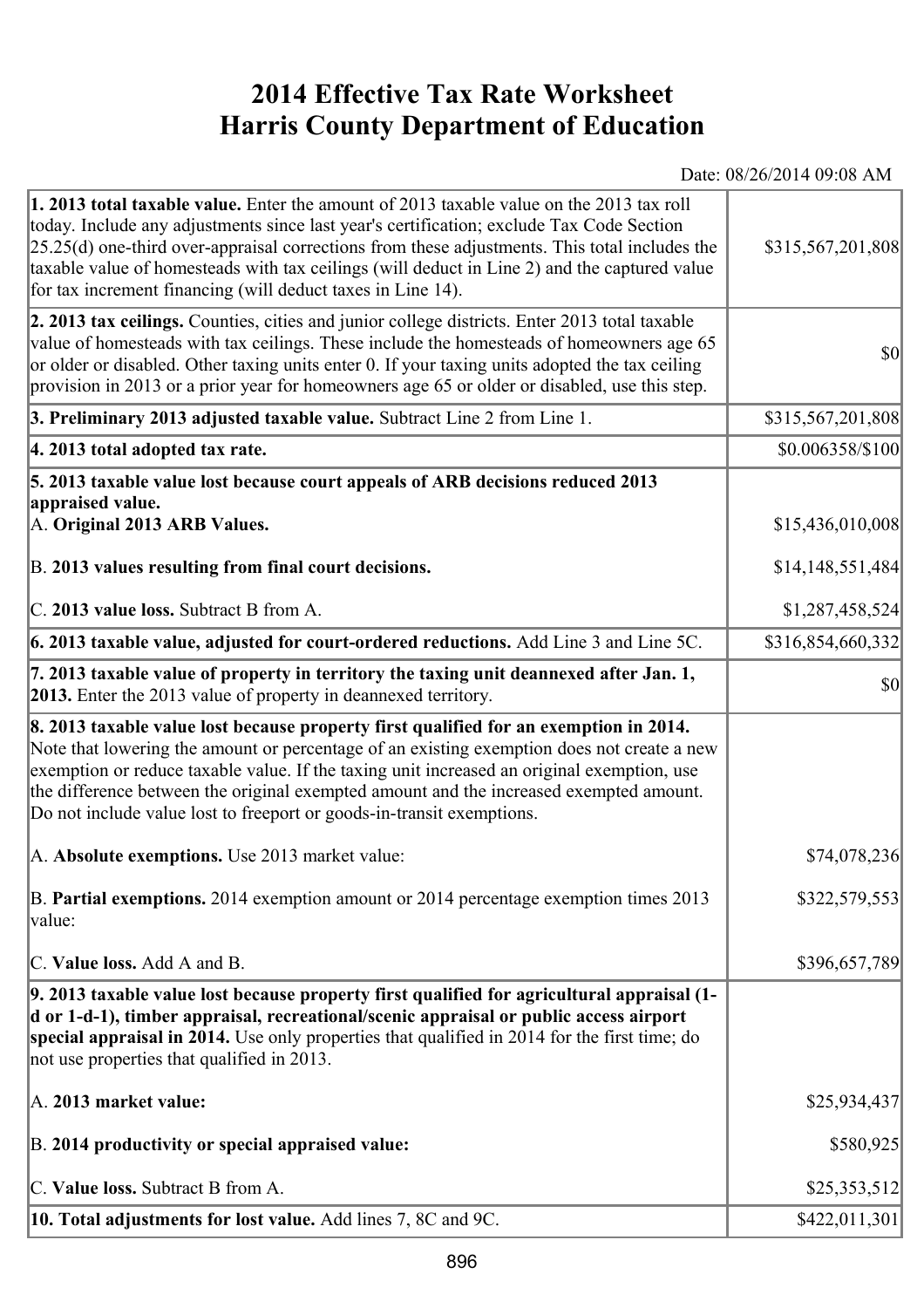| 11. 2013 adjusted taxable value. Subtract Line 10 from Line 6.                                                                                                                                                                                                                                                                                                                                                                                                                                                                                                                                                                                                                                             | \$316,432,649,031 |
|------------------------------------------------------------------------------------------------------------------------------------------------------------------------------------------------------------------------------------------------------------------------------------------------------------------------------------------------------------------------------------------------------------------------------------------------------------------------------------------------------------------------------------------------------------------------------------------------------------------------------------------------------------------------------------------------------------|-------------------|
| 12. Adjusted 2013 taxes. Multiply Line 4 by line 11 and divide by \$100.                                                                                                                                                                                                                                                                                                                                                                                                                                                                                                                                                                                                                                   | \$20,118,787      |
| 13. Taxes refunded for years preceding tax year 2013. Enter the amount of taxes refunded<br>by the taxing unit for tax years preceding tax year 2013. Types of refunds include court<br>decisions, Tax Code Section 25.25(b) and (c) corrections and Tax Code Section 31.11<br>payment errors. Do not include refunds for tax year 2013. This line applies only to tax years<br>preceding tax year 2013.                                                                                                                                                                                                                                                                                                   | \$191,326         |
| 14. Taxes in tax increment financing (TIF) for tax year 2013. Enter the amount of taxes<br>paid into the tax increment fund for a reinvestment zone as agreed by the taxing unit. If the<br>taxing unit has no 2014 captured appraised value in Line 16D, enter 0.                                                                                                                                                                                                                                                                                                                                                                                                                                         | $ 10\rangle$      |
| 15. Adjusted 2013 taxes with refunds and TIF adjustment. Add Lines 12 and 13, subtract<br>Line 14.                                                                                                                                                                                                                                                                                                                                                                                                                                                                                                                                                                                                         | \$20,310,113      |
| 16. Total 2014 taxable value on the 2014 certified appraisal roll today. This value<br>includes only certified values and includes the total taxable value of homesteads with tax<br>ceilings (will deduct in Line 18). These homesteads include homeowners age 65 or older or<br>disabled.                                                                                                                                                                                                                                                                                                                                                                                                                |                   |
| A. Certified values:                                                                                                                                                                                                                                                                                                                                                                                                                                                                                                                                                                                                                                                                                       | \$312,291,342,203 |
| B. Counties: Include railroad rolling stock values certified by the Comptroller's office:                                                                                                                                                                                                                                                                                                                                                                                                                                                                                                                                                                                                                  | 30                |
| C. Pollution control exemption: Deduct the value of property exempted for the current tax<br>year for the first time as pollution control property:                                                                                                                                                                                                                                                                                                                                                                                                                                                                                                                                                        | 30                |
| $\vert$ D. Tax increment financing: Deduct the 2014 captured appraised value of property taxable<br>by a taxing unit in a tax increment financing zone for which the 2014 taxes will be deposited<br>into the tax increment fund. Do not include any new property value that will be included in<br>Line 21 below.                                                                                                                                                                                                                                                                                                                                                                                         | 30                |
| E. Total 2014 value. Add A and B, then subtract C and D.                                                                                                                                                                                                                                                                                                                                                                                                                                                                                                                                                                                                                                                   | \$312,291,342,203 |
| [17. Total value of properties under protest or not included on certified appraisal roll.                                                                                                                                                                                                                                                                                                                                                                                                                                                                                                                                                                                                                  |                   |
| A. 2014 taxable value of properties under protest. The chief appraiser certifies a list of<br>properties still under ARB protest. The list shows the appraisal district's value and the<br>taxpayer's claimed value, if any, or an estimate of the value if the taxpayer wins. For each of<br>the properties under protest, use the lowest of these values. Enter the total value.                                                                                                                                                                                                                                                                                                                         | \$22,533,626,007  |
| B. 2014 value of properties not under protest or included on certified appraisal roll.<br>The chief appraiser gives taxing units a list of those taxable properties that the chief<br>appraiser knows about, but are not included in the appraisal roll certification. These<br>properties also are not on the list of properties that are still under protest. On this list of<br>properties, the chief appraiser includes the market value, appraised value and exemptions for<br>the preceding year and a reasonable estimate of the market value, appraised value and<br>exemptions for the current year. Use the lower market, appraised or taxable value (as<br>appropriate). Enter the total value. | \$12,000,851,683  |
| C. Total value under protest or not certified: Add A and B.                                                                                                                                                                                                                                                                                                                                                                                                                                                                                                                                                                                                                                                | \$34,534,477,690  |
| 18. 2014 tax ceilings. Counties, cities and junior colleges enter 2014 total taxable value of<br>homesteads with tax ceilings. These include the homesteads of homeowners age 65 or older<br>or disabled. Other taxing units enter 0. If your taxing units adopted the tax ceiling provision                                                                                                                                                                                                                                                                                                                                                                                                               | 30                |